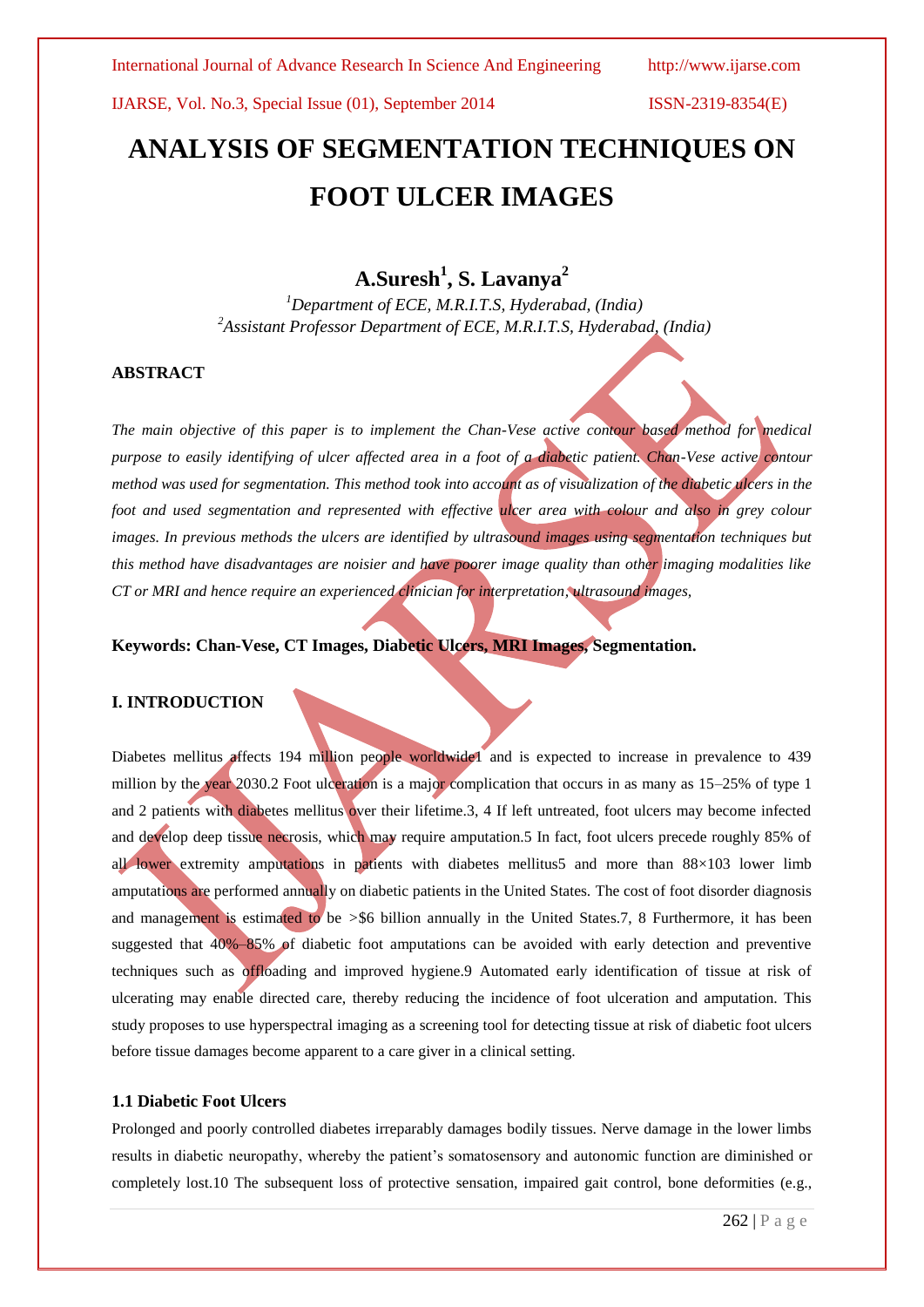Charcot foot), callus formation, and/or inhibited sweat response result in excessive shear and pressure that damages the diabetic foot.10, 11 Furthermore, 10–40% of diabetic patients are afflicted with peripheral vascular disease.12 Typically, the vessels that carry blood to the legs, arms, stomach, or kidneys narrow due to inflammation or tissue damage, resulting in impaired blood flow. Thus, repeated trauma to the foot in conjunction with inhibited protective or healing response due to denervation and/or poor vascularization increases the risk of foot ulceration in diabetic patients.

#### **1.2 Medical Hyper Spectral Imaging**

Hyper spectral imaging consists of recording a series of images representing the intensity of diffusely reflected light from biological tissue at discrete wavelengths λj .13 The resulting set of images is called a hypercube, denoted by  $H(x, y, \lambda)$ , where *x* and *y* are the two spatial coordinates and  $\lambda j$  is the spectral coordinate. Each pixel in a hypercube corresponds to the diffuse reflectance spectrum of the tissue at a location  $(x, y)$ . Analysis of the hypercube can reveal the local concentration of tissue chromophores, such as melanin or hemoglobin.13, 14 Hemoglobin is the molecule in blood responsible for oxygen transport from the lungs to the rest of the body. In its oxygen-bounded and unbounded forms, hemoglobin is called oxyhemoglobin and deoxyhemoglobin, respectively. The ratio of oxyhemoglobin concentration to the total hemoglobin concentration in the blood is the so-called oxygen saturation denoted by SO2. It indicates the rate of oxygen delivery to and consumption by the tissues. The optical extinction coefficient of oxyhemoglobin differs significantly from that of deoxyhemoglobin.15 Thus, the spectral absorption coefficient of tissue depends on the concentration and oxygen saturation of hemoglobin within the tissue. Furthermore, changes in the tissue's spectral absorption coefficient change its diffuse reflectance spectrum. Thus, using the hyper spectral imaging technique, known as transcutaneous tissue oximetry, it is possible to estimate the hemoglobin concentration and oxygen saturation from the tissue's diffuse reflectance. Recently, hyper spectral imaging in the visible and near infrared parts of the spectrum has been used to determine the spatial distribution of oxygen saturation in human skin13, 16, 17 and to detect the circulatory changes in the diabetic foot.18–20 Nouvong et al.18 enrolled 66 type 1 and type 2 diabetic subjects and followed them for up to 18 months. Nouvong et al.18 evaluated hyper spectral imaging as a tool for predicting the healing potential of diabetic foot ulcers. In brief, 54 of the enrolled subjects completed the study. Each subject had one or more diabetic foot ulcer(s) at the beginning of the study. Hyper spectral tissue oximetry measurements of these subjects' feet were performed every two weeks for up to 18 months or until the ulcer healed. Then, ulcers were manually classified into one of two groups namely (*i*) ulcers that healed within 24 weeks and (*ii*) ulcers that did not heal within 24 weeks. Periwoundaveraged oxyhemoglobin and deoxyhemoglobin concentrations as well as oxygen saturation were calculated around nonhealing ulcers and found, on average, to be respectively 25, 6.8, and 10% smaller than those estimated around healing ulcers

#### **II. IMAGESEGMENTATION**

In [computer](http://en.wikipedia.org/wiki/Computer_vision) vision, image segmentation is the process of partitioning a [digital image](http://en.wikipedia.org/wiki/Digital_image) into multiple segments [\(sets](http://en.wikipedia.org/wiki/Set_(mathematics)) of [pixels,](http://en.wikipedia.org/wiki/Pixel) also known as super pixels). The goal of segmentation is to simplify and/or change the representation of an image into something that is more meaningful and easier to analyze. Image segmentation is typically used to locate objects and boundaries (lines, curves, etc.) in images. More precisely, image segmentation is the process of assigning a label to every pixel in an image such that pixels with the same label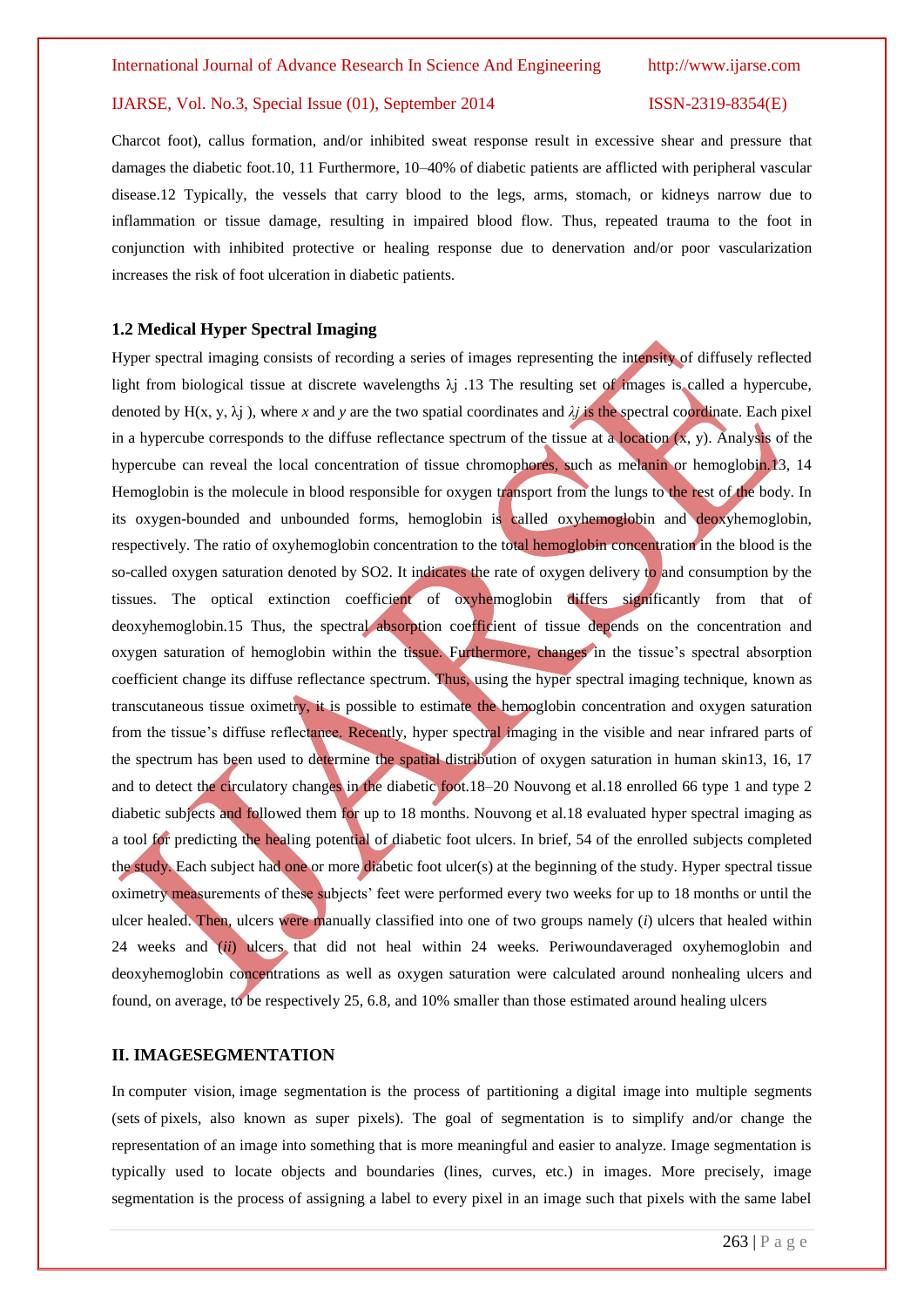share certain visual characteristics. The result of image segmentation is a set of segments that collectively cover the entire image, or a set of [contours](http://en.wikipedia.org/wiki/Contour_line) extracted from the image (see [edge detection\)](http://en.wikipedia.org/wiki/Edge_detection). Each of the pixels in a region is similar with respect to some characteristic or computed property, such as [color,](http://en.wikipedia.org/wiki/Color) [intensity,](http://en.wikipedia.org/wiki/Luminous_intensity) or [texture.](http://en.wikipedia.org/wiki/Image_texture) Adjacent regions are significantly different with respect to the same characteristics. When applied to a stack of images, typical in [medical imaging,](http://en.wikipedia.org/wiki/Medical_imaging) the resulting contours after image segmentation can be used to create 3D reconstructions with the help of interpolation algorithms like [marching cubes.](http://en.wikipedia.org/wiki/Marching_cubes)

### **2.1 Clustering Methods**

The [K-means algorithm](http://en.wikipedia.org/wiki/K-means_algorithm) is an [iterative](http://en.wikipedia.org/wiki/Iterative) technique that is used to [partition an image](http://en.wikipedia.org/wiki/Cluster_analysis) into K clusters. The basic [algorithm](http://en.wikipedia.org/wiki/Algorithm) is:

- 1. Pick *K* clustercenters,either [randomly](http://en.wikipedia.org/wiki/Random) or based on some [heuristic](http://en.wikipedia.org/wiki/Heuristic)
- 2. Assign each pixel in the image to the cluster that minimizes the [distance](http://en.wikipedia.org/wiki/Distance) between the pixel and the cluster center
- 3. Re-compute the cluster centers by averaging all of the pixels in the cluster
- 4. Repeat steps 2 and 3 until convergence is attained (e.g. no pixels change clusters)

In this case, [distance](http://en.wikipedia.org/wiki/Distance) is the squared or absolute difference between a pixel and a cluster center. The difference is typically based on pixel color, [intensity,](http://en.wikipedia.org/wiki/Brightness) [texture,](http://en.wikipedia.org/wiki/Texture_(computer_graphics)) and location, or a weighted combination of these factors. K can be selected manually, [randomly,](http://en.wikipedia.org/wiki/Random) or by [aheuristic.](http://en.wikipedia.org/wiki/Heuristic) This algorithm is guaranteed to converge, but it may not return the [optimal](http://en.wikipedia.org/wiki/Global_optimum) solution. The quality of the solution depends on the initial set of clusters and the value of K.

### **2.2 Compression Based Methods**

Compression based methods postulate that the optimal segmentation is the one that minimizes, over all possible segmentations, the coding length of the data. The method describes each segment by its texture and boundary shape. Each of these components is modeled by a probability distribution function and its coding length is computed as follows:

1. The boundary encoding leverages the fact that regions in natural images tend to have a smooth contour. This prior is used by Huffman coding to encode the difference chain code of the contours in an image. Thus, the smoother a boundary is, the shorter coding length it attains.

2. Texture is encoded by lossy compression in a way similar to minimum description length (MDL) principle, but here the length of the data given the model is approximated by the number of samples times the entropy of the model. The texture in each region is modeled by a multivariate normal distribution whose entropy has closed form expression. An interesting property of this model is that the estimated entropy bounds the true entropy of the data from above. This is because among all distributions with a given mean and covariance, normal distribution has the largest entropy. Thus, the true coding length cannot be more than what the algorithm tries to minimize.

### **2.3 Histogram Based Methods**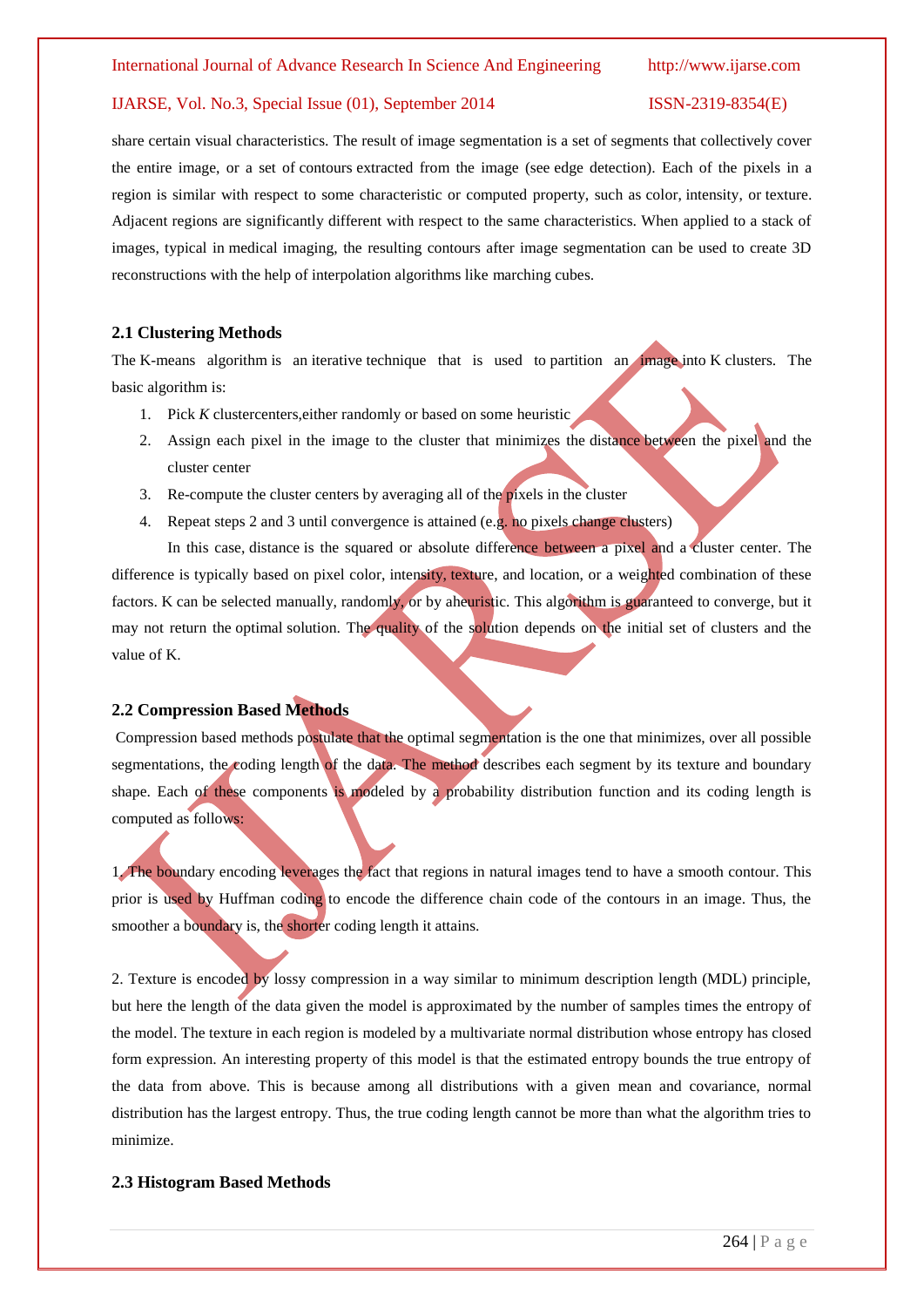[Histogram-](http://en.wikipedia.org/wiki/Histogram)based methods are very efficient when compared to other image segmentation methods because they typically require only one pass through the [pixels.](http://en.wikipedia.org/wiki/Pixel) In this technique, a histogram is computed from all of the pixels in the image, and the peaks and valleys in the histogram are used to locate the [clusters](http://en.wikipedia.org/wiki/Cluster_analysis) in the image. [Color](http://en.wikipedia.org/wiki/Hue) or [intensity](http://en.wikipedia.org/wiki/Brightness) can be used as the measure.

### **2.4 Edge Detection Methods**

[Edge detection](http://en.wikipedia.org/wiki/Edge_detection) is a well-developed field on its own within image processing. Region boundaries and edges are closely related, since there is often a sharp adjustment in intensity at the region boundaries. Edge detection techniques have therefore been used as the base of another segmentation technique. The edges identified by edge detection are often disconnected. To segment an object from an image however, one needs closed region boundaries. The desired edges are the boundaries between such objects. Segmentation methods can also be applied to edges obtained from edge detectors. Lindeberg and Li developed an integrated method that segments edges into straight and curved edge segments for parts-based object recognition, based on a minimum description length (MDL) criterion that was optimized by a split-and-merge-like method with candidate breakpoints obtained from complementary junction cues to obtain more likely points at which to consider partitions into different segments.

#### **2.5 Region Growing Methods**

The first [region-growing](http://en.wikipedia.org/wiki/Region-growing) method was the seeded region growing method. This method takes a set of seeds as input along with the image. The seeds mark each of the objects to be segmented. The regions are iteratively grown by comparing all unallocated neighboring pixels to the regions. The difference between a pixel's intensity value and the region's mean,  $\delta$ , is used as a measure of similarity. The pixel with the smallest difference measured this way is allocated to the respective region. This process continues until all pixels are allocated to a region. Seeded region growing requires seeds as additional input. The segmentation results are dependent on the choice of seeds. Noise in the image can cause the seeds to be poorly placed. Unseeded region growing is a modified algorithm that doesn't require explicit seeds. It starts off with a single region  $A_{1-}$  the pixel chosen here does not significantly influence final segmentation. At each iteration it considers the neighboring pixels in the same way as seeded region growing. It differs from seeded region growing in that if the minimum  $\delta$  is less than a predefined threshold  $T$  then it is added to the respective region  $A_{j}$ . If not, then the pixel is considered significantly different from all current regions  $A_i$  and a new region  $A_{n+1}$  is created with this pixel. A special region-growing method is called  $\lambda$ -connected segmentation (see also [lambda-connectedness\)](http://en.wikipedia.org/wiki/Lambda-connectedness). It is based on pixel [intensities](http://en.wikipedia.org/wiki/Brightness) and neighborhood-linking paths. A degree of connectivity (connectedness) will be calculated based on a path that is formed by pixels. For a certain value of  $\lambda$ , two pixels are called  $\lambda$ -connected if there is a path linking those two pixels and the connectedness of this path is at least  $\lambda$ .  $\lambda$ -connectedness is an equivalence relation.

### **2.6 Level set methods**

The level set method was initially proposed to track moving interfaces by Osher and Sethian in 1988 and has spread across various imaging domains in the late nineties. It can be used to efficiently address the problem of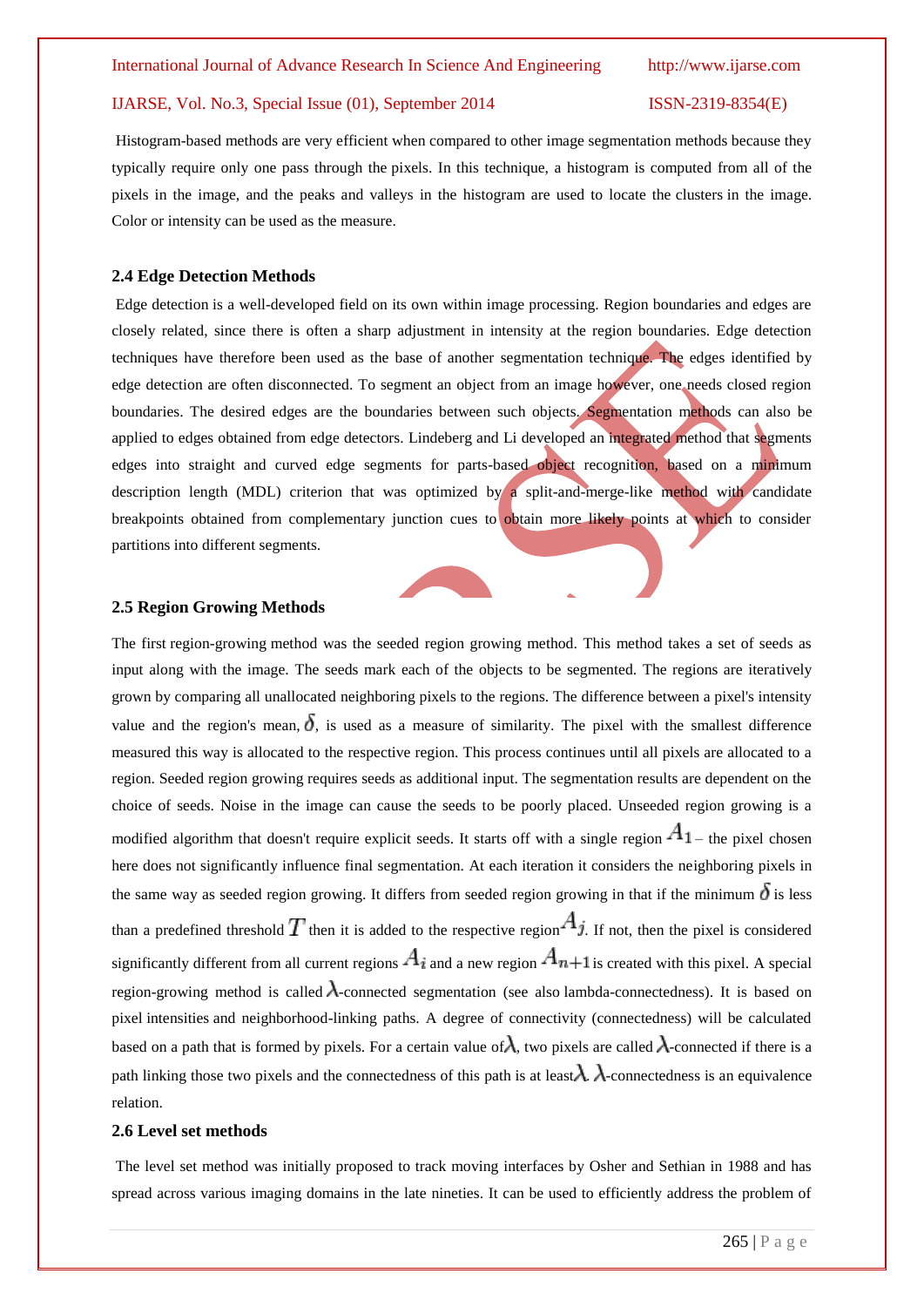curve/surface/etc. propagation in an implicit manner. The central idea is to represent the evolving contour using a signed function, where its zero level corresponds to the actual contour. Then, according to the motion equation of the contour, one can easily derive a similar flow for the implicit surface that when applied to the zero-level will reflect the propagation of the contour.

The level set method encodes numerous advantages: it is implicit, parameter free, provides a direct way to estimate the geometric properties of the evolving structure, can change the topology and is intrinsic. Furthermore, they can be used to define an optimization framework as proposed by Zhao, Merriman and Osher in 1996. Therefore, one can conclude that it is a very convenient framework to address numerous applications of computer vision and medical image analysis. Furthermore, research into various [level set data structuresh](http://en.wikipedia.org/wiki/Level_set_data_structures)as led to very efficient implementations of this method.

#### **2.7 Multi-Scale Segmentation**

Image segmentations are computed at multiple scales in [scale space](http://en.wikipedia.org/wiki/Scale_space) and sometimes propagated from coarse to fine scales; see [scale-space segmentation.](http://en.wikipedia.org/wiki/Scale-space_segmentation) Segmentation criteria can be arbitrarily complex and may take into account global as well as local criteria. A common requirement is that each region must be connected in some sense.

### **One-dimensional hierarchical signal segmentation**

Wit kin's seminal work in scale space included the notion that a one-dimensional signal could be unambiguously segmented into regions, with one scale parameter controlling the scale of segmentation.

A key observation is that the zero-crossings of the second derivatives (minima and maxima of the first derivative or slope) of multi-scale-smoothed versions of a signal form a nesting tree, which defines hierarchical relations between segments at different scales. Specifically, slope extreme at coarse scales can be traced back to corresponding features at fine scales. When a slope maximum and slope minimum annihilate each other at a larger scale, the three segments that they separated merge into one segment, thus defining the hierarchy of segments.

### **III. THE PROPOSED CHAN-VESE ACTIVE CONTOUR ALGORITHM**

Images are the proper 2D projections of the 3D world containing various objects. To successfully reconstruct the 3D world, at least approximately, the first crucial step is to identify the regions in images that correspond to individual objects. This is the well-known problem of image segmentation. It has broad applications in variety of important fields such as computer vision and medical image processing. Variational methods have been extensively used and studied in image segmentation in the past decade because of their flexibility modeling and various advantages in the numerical implementation. These methods drive one or more initial curve(s), based on gradient and/or region information in the image, to the boundaries of objects in that image. The basic idea of variational methods is to minimize energy. This functional generally depends on the features of the image. The classical way to solve the minimization problem is to solve the corresponding Euler-Lagrange equation. For instance, relatively early, Mumford and Shah introduced a celebrated segmentation model by minimizing an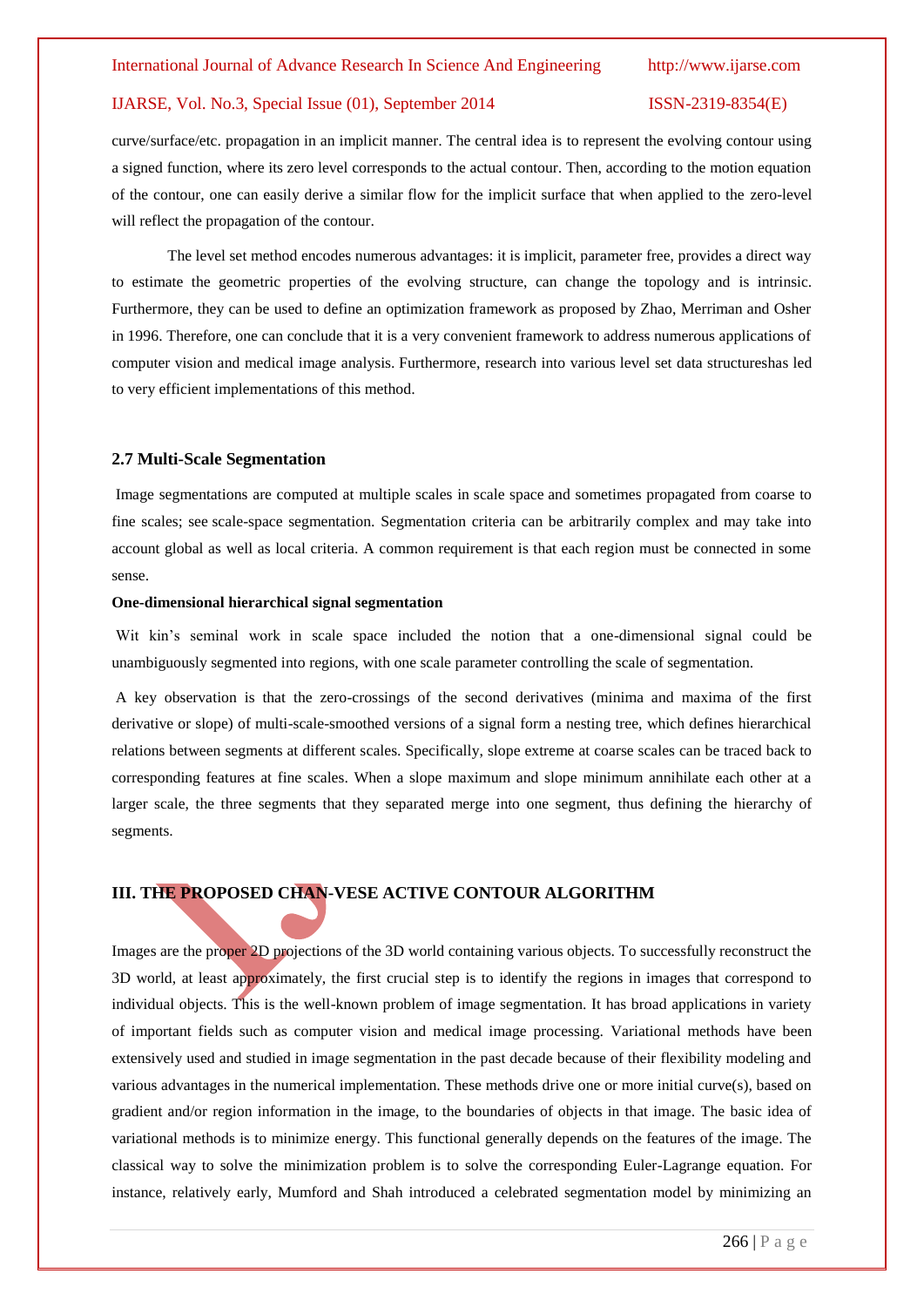energy functional that penalizes smoothness within regions and the length of their discontinuity contours. Recently, Chan and Vese developed an active contour without edge model to deal with the problem of image segmentation by using the level-set framework introduced by Osher and Paragios. Tsai et al also independently developed a segmentation method which is similar to it. The active contour methods based on level-set framework have several advantages. First, they can deal with topological changes such as break and merger. Second, intrinsic geometric elements such as the normal vector and the curvature can be easily expressed with respect to the level-set function. Third, this level-set framework can be extended and applied in any dimension. K-means is one of the most popular clustering algorithms. It is simple and fairly fast. K-means is initialized from some random or approximate solution. Each iteration assigns each point to its nearest cluster and then points belonging to the same cluster are averaged to get new cluster centroid. Each iteration successively improves cluster centroid until they become stable. Formally, the problem of clustering is defined as finding a partition of D into k subsets such that

 $\frac{\mathbf{n}}{\Sigma \zeta(\mathbf{t}:\mathbf{C})}$ 

is minimized, where Cj is the nearest cluster centroid of ti. The quality of a clustering model is measured by the sum of squared distances from each point to the cluster where it was assigned. This quantity is proportional to the average quantization error, also known as distortion. The quality of a solution is measured as:

$$
q \otimes = 1/n \sum_{i=1}^{n} \zeta(i; Cj)
$$
  
\n
$$
= 1
$$
  
\n
$$
k \frac{d}{d(R, W)} = \sum Wj \sum Rij
$$

 $i=1$ 

### **3.1 Segmentation Based on Chen-Vese Active Contour**

Segmentation was based on the Chan-Vese active contour model. This model is based on the variational information of grayscale intensities of the image. The segmentation algorithm may be summarized as follows: 1. Definition of an initial contour

 $i=1$ 

2. Calculation of average intensity values inside and outside the contour

3. Obtain the next position of the contour

4. Check for stability

5. Determination of the movement of the contour

6.If unstable, iterate from step 2.

This can be computed from R as,

#### **3.2 Multiphase Chan-Vese Active Contours Without Edges**

Simply speaking, in previous two approaches we discussed above, we only try to find one 'active contour'. As we can see from the result, one active contour can only tell us two things: what is the foreground of the image and what is the background. For more details, they fail to tell. Therefore, for any image which has more than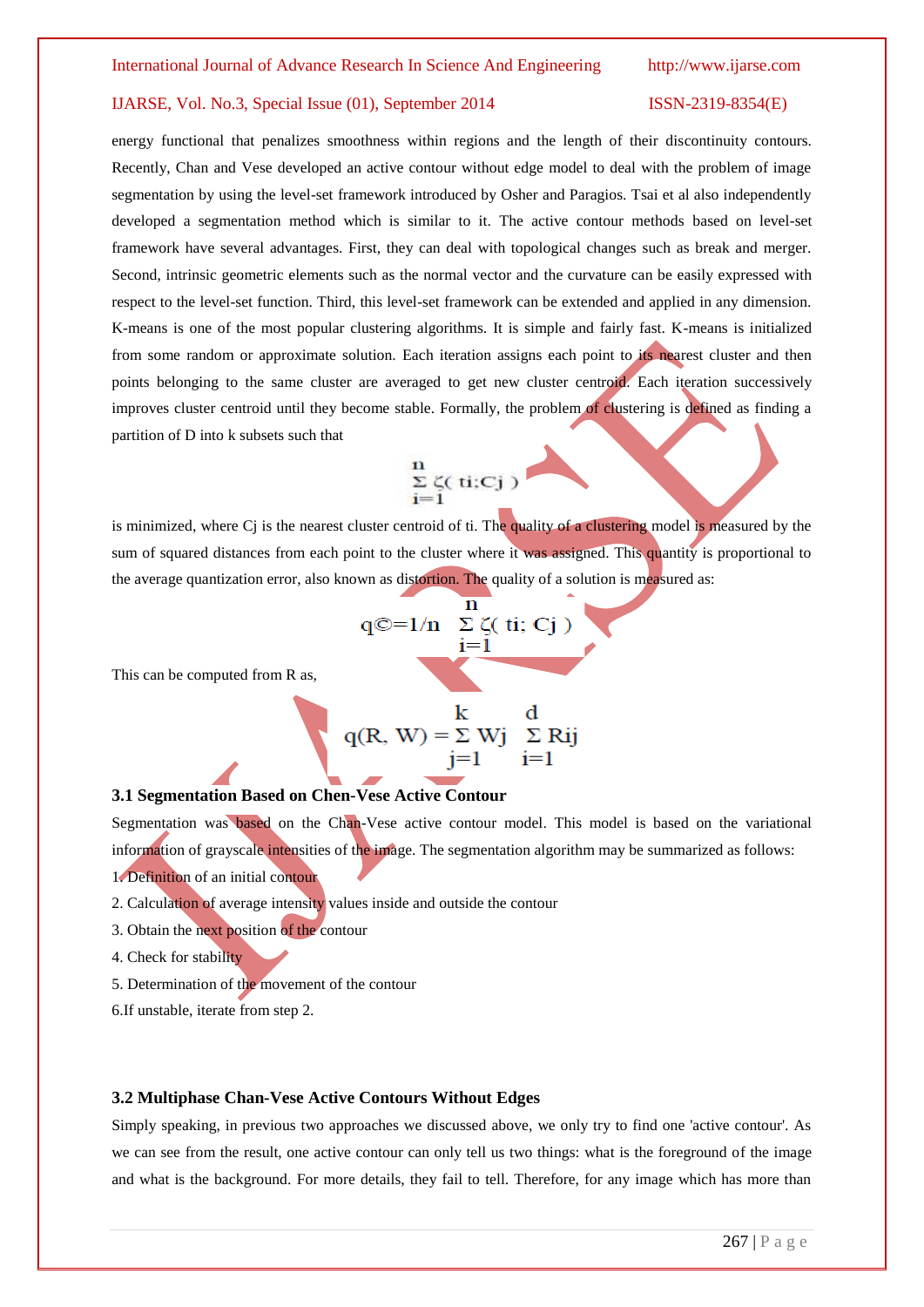two colors, previous approach cannot distinguish them. They will either get two colors in foreground or catch two colors in background. Following image has several complicated structures: triple junction, quadruple junction, different colors and different shapes. One phase active contours cannot distinguish all objects in the image, while two-phases active contours could achieve this goal.



 **Figure1: Multiphase Active Contour**

Above result shows that multiphase active contours could distinguish much more objects and automatically detect every edge in the input image. This method can easily handle different complicated topological changes. In this photo image, background is sky and foreground is two red and two yellow flowers. By using multiphase active contour, we can get the segmentation as follows.

### **IV. ALGORITHM IMPLEMENTATION**

Ethical approval was obtained and the ultrasound images were taken using a 12MHz linear probe. The images were exported to MATLAB®. The region of interest was chosen and the image was cropped accordingly. Preprocessing of these images was performed to reduce the speckle and enhance the visibility of the structures. This improves the accuracy of the segmentation. The segmented image was then displayed in grayscale with identifiable segments or as a color specific segmented image with an option of the choice of a particular segment for selective processing.

### **4.1 Preprocessing**

The preprocessing had two steps- anisotropic diffusion filtering and contrast enhancement. The anisotropic diffusion filter, the image is convolved with a Gaussian kernel. For implementation in MATLAB®, the nearest neighbor differences are taken for convolution. A diffusion coefficient is calculated. This coefficient varies so as to preferably perform intra-region smoothening rather than inter-region smoothening in spite of the coarser resolution of the convolved image. All maxima in the filtered image have a causative source and no new maxima are created due to anisotropic diffusion. The following filter function g which prefers high contrast edges over low contrast edges has been used on the image I:

$$
g(\nabla I) = e^{(-\left(\left|\nabla I\right|/K)^2\right)}
$$

The constant K was experimentally set as 30.

This is followed by contrast enhancement using morphological transforms [6]. Two disk shaped structuring elements of radii 3 and 30 pixels were chosen and bottom-hat and top-hat transforms were applied. This resulted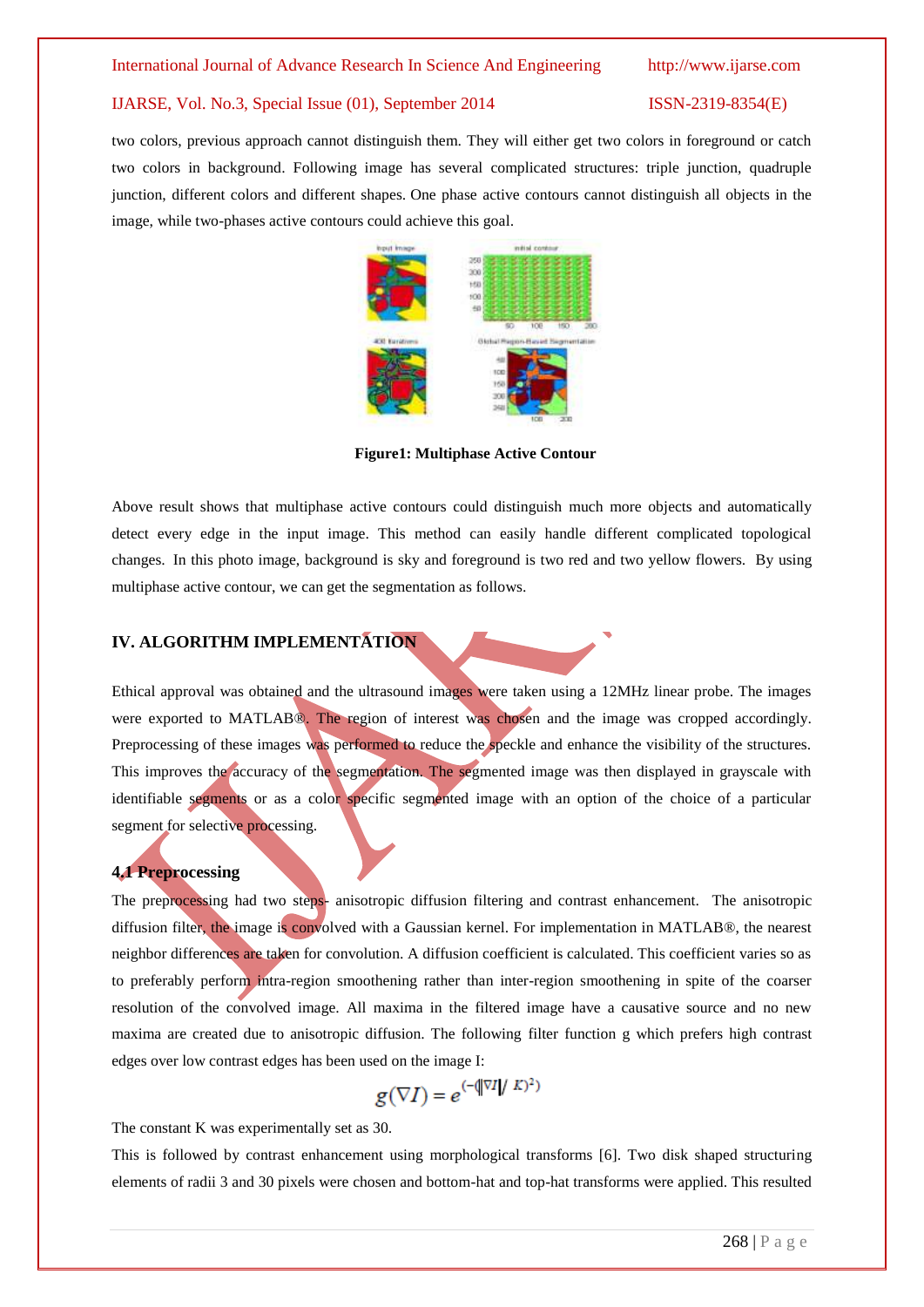in the retention of the darker regions and brighter regions smaller than the elements respectively. The dark features within the range created by the two structuring elements are obtained by subtracting the features obtained previously. Similarly, the bright features are also obtained within the same range.

$$
I_d = I_{bh_1} - I_{bh_2}
$$

$$
I_b = I_{bh} - I_{bh}
$$

A rescaling constant  $\alpha$  is taken as 0.5 and the following equation is implemented:

$$
I_n = I_0 - cI_d + cI_b
$$

This gives the contrast enhanced image after addition of the brighter regions and subtraction of the darker ones.

#### **4.2 Segmentation**

Segmentation was based on the Chan-Vese active contour model [8]. This model is based on the variational information of grayscale intensities of the image. The segmentation algorithm may be summarized as follows:

- 1. Definition of an initial contour
- 2. Calculation of average intensity values inside and outside the contour
- 3. Obtain the next position of the contour
- 4. Check for stability
- 5. Determination of the movement of the contour
- 6. If unstable, iterate from step 2

**Mathematical formulation***:* Considering Ω as an open subset of , is the given image. The evolvable curve C is represented using a Lipchitz function for implementation of the active contour model using level set methods.

# $C = \{(x, y) | \phi(x, y) = 0\}$

This model is implemented using the level set methods. The image is considered to consist of two regions of piecewise linear intensities representing the region inside the contour and the region outside it. The region inside is the object to be detected. The border of this object is ideally the end point of contour movement. The energy F

for the contour C is given by<br> $F(c_1, c_2, \phi) = \mu \int_0^{\infty} \delta(\phi(x, y)) |\nabla \phi(x, y)| dx dy$  $\int_0^1 + v \int_{\Omega} H(\phi(x, y)) dx dy + \lambda_1 \int_{\Omega} |u_0(x, y) - c_1|^2 H(\phi(x, y)) dx dy$ <br>+  $\lambda_2 \int_{\Omega} |u_0(x, y) - c_2|^2 (1 - H(\phi(x, y))) dx dy$ 

The first term in this functional represents the energy on the contour, the second term is the length regularization term and the third and fourth terms represent the energy inside the contour and outside it respectively. The minimization of this functional gives the ideal boundary contour. The solution is given by The Heaviside function is regularized in the following manner in order to detect global minima rather than only local minima and also to detect interior boundaries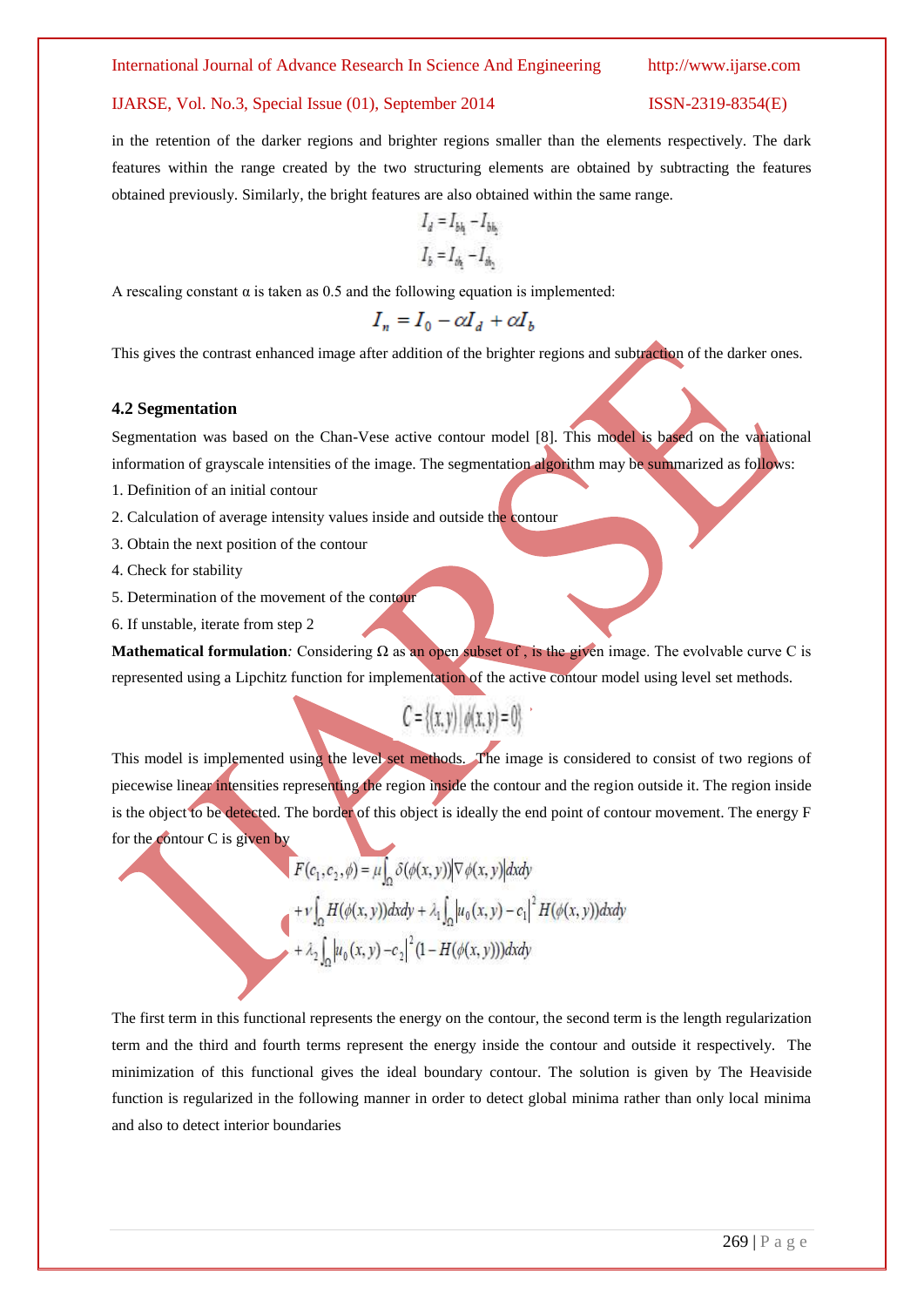#### International Journal of Advance Research In Science And Engineering http://www.ijarse.com

IJARSE, Vol. No.3, Special Issue (01), September 2014 ISSN-2319-8354(E)

$$
f_{\rm{max}}(x)=\frac{1}{2}x
$$

$$
H(z) = \begin{cases} 1 & z > \varepsilon \\ 0 & \text{if } z < -\varepsilon \\ \frac{1}{2} \left( 1 + \frac{2}{\pi} \arctan\left(\frac{z}{\varepsilon}\right) \right) & |z| \le \varepsilon \end{cases}
$$

Curvature is also considered for segmentation in addition to the parameters of the energy functional. Curvature is given

$$
\kappa = \frac{\phi_{xx}\phi_y^2 - 2\phi_x\phi_{xy}\phi_y + \phi_x^2\phi_{yy}}{(\phi_x^2 + \phi_y^2)^{3/2}}
$$

### **V. RESULTS**

**Extracting the area of Ulcer affected in a foot using Chen-Vese Active Contour** 

The result of ulcer affected area in foot is shown below.







## **Figure2: Result of Damaged Area In Diabetic Foot Ulcer**



**Figure3: Result Of Ulcer Effected In Lower Part Of Foot**

In the above results the input image shows the ulcer effecting foot. The Chan-vese Active contour performs segmentation and extract the ulcer effected area.

### **VI. CONCLUSION**